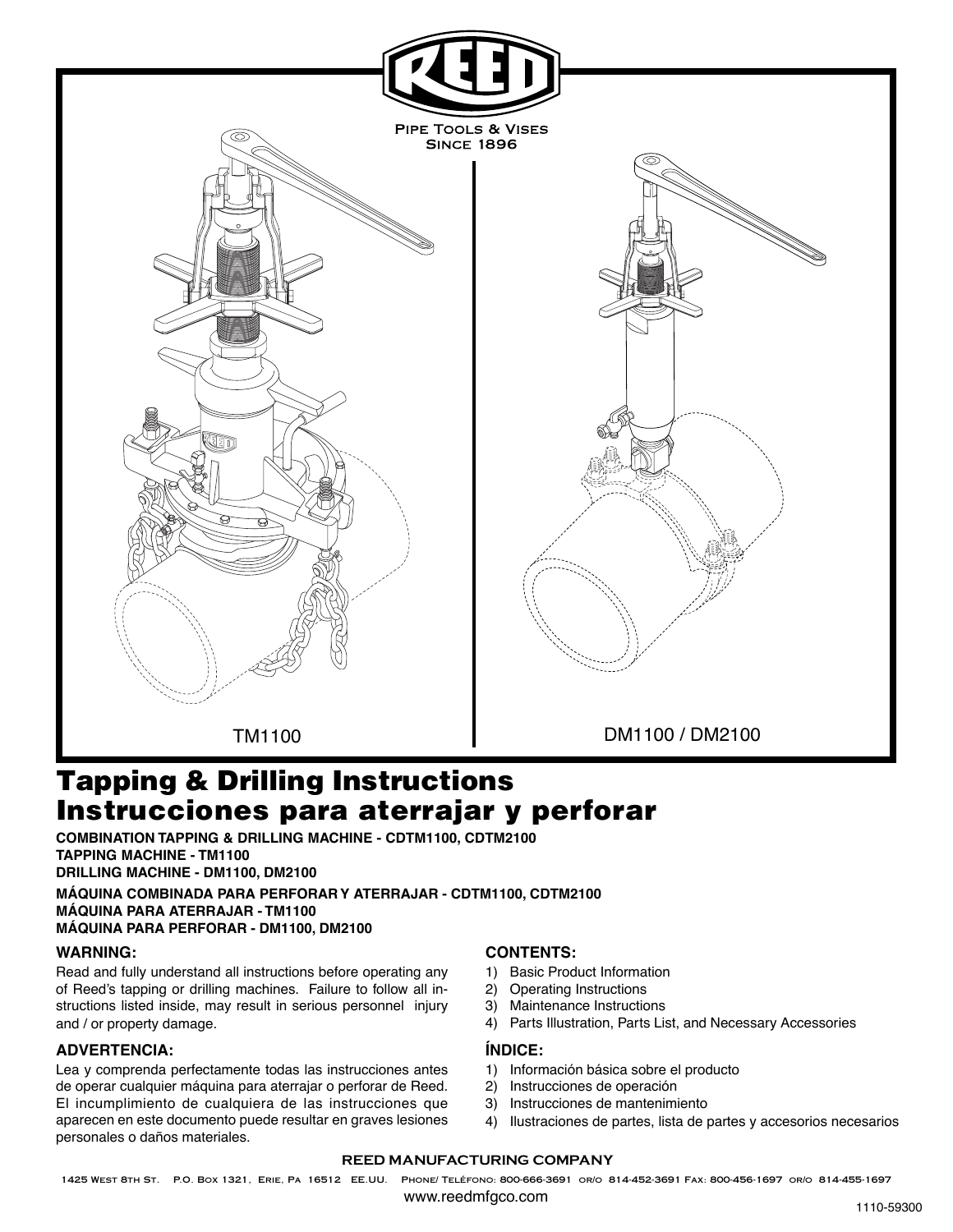

# **COMBINATION TAPPING & DRILLING MACHINE - CDTM1100, CDTM2100 TAPPING MACHINE - TM1100. DRILLING MACHINE - DM1100, DM2100**

# **Basic Product Information:**

The TM1100 tapping machine drills and taps pressurized water mains. The tool additionally installs a 3/4" or 1" corporation stops. The tool can drill and tap 4"-48" cast or ductile iron and C-900 PVC. The base tool requires saddles for specific sizes and chain extensions above 16". The tool uses Reed DT series drill taps.

The DM1100 and DM2100 drilling machines drill through the wall of pressurized pipe via the corporation stop and saddle. These tools use Reed D series drills and hole saws. The CDTM1100 and CDTM2100 combination machines use common components to assemble either the drilling machine or the tapping machine.

| Catalog No.   | <b>Item Code</b> | <b>Size</b>             | Pipe Dia.  | <b>Net Shipping Weight</b> |
|---------------|------------------|-------------------------|------------|----------------------------|
| CDTM1100      | 09304            | $3/4"$ - 1" TAP & DRILL | 4"-48" TAP | 114 lbs/52 kg              |
| CDTM2100      | 09314            | 3/4" - 1" TAP/ 2" DRILL | 4"-48" TAP | 116 lbs/53 kg              |
| DM1100        | 09302            | $3/4" - 1"$             | N/A        | 58.2 lbs/26.5 kg           |
| DM2100        | 09312            | $3/4" - 2"$             | N/A        | 60.9 lbs/27.7 kg           |
| <b>DMBASE</b> | 09301            | N/A                     | N/A        | 35 lbs/15.9 kg             |
| TM1100        | 09300            | $3/4" - 1"$             | 4"-48" TAP | 102 lbs/46 kg              |

## **Additional Specifications**

- Tool Box overall outside dimensions: TM1100 27 5/8 x 13 3/4 x 14 DM1100 23 x 10 1/2 x 11 3/8 See sketch for overall machine dimensions.
- Machine Clearance radius:
- $TM1100 = 32"$  $DM1100 = 26"$
- Pressure Rating: Design pressure rating for valve and chamber = 250 psi.
- Operating Pressure Rating 90 psi ie Drilling or Tapping into pressurized mains.

# **Warning:**

Drilling or Tapping into highly pressurized mains is not recommended. However, it is permissible at pressure up to 250 psi, if utilizing special precautions and incorporating high pressure attachments such as the Mueller® Power Clevis #H-10800. (See operations and maintenance manual.) DO NOT USE on natural gas or petroleum piping.

- Flushing/blow by port: 1/2-14 NPT plugged port is provided in bottom chamber for flushing chips while tapping into pressurized mains.
- Swing check valve resists clogging and is easy to clean out.
- Manual pressure balancing and top chamber pressure relief valves are accessible and easy to use.
- Manual or power drive operation through 13/16" square shaft (Adapter sold separately).

# **Materials and Finish:**

- A. Hard anodized and powder epoxy painted aluminum frames.
- B. Alloy steel boring bar.
- C. Heavy duty steel chain and forged steel chain hooks.
- D. Bronze and zinc aluminum parts.
- E. EPR rubber gaskets and "O" rings.
- F. Plated steel parts.

# **CDTM1100 and CDTM2100 Operating Instructions:**

## **1. Drilling**

- A. Convert direct tapping set up to drilling set up.
- i. Remove 99307 Bearing Assembly by backing out the single set screw.
- ii. Remove the tapping boring bar from the 99300 Threaded Body
- iii. Insert the drilling machine boring bar into the threaded body.
- 1. 3/4" and 1" branch taps reinstall bearing assembly. Line the set screw up with the lower hole in the boring bar. Drive the screw in until recessing the screw slightly. (See figures 2 & 3)
	- 2. 1-1/2" and 2" branch taps
		- a. Install 99301 Sleeve.

 b. Reinstall bearing assembly. Line the set screw up with the lower hole in the boring bar. Drive the screw in until recessing the screw slightly. (See figures 2 & 3)

- b. Follow DM1100/DM2100 operating instructions to tap branch lines.
- **2. Tapping**

A. Convert drilling set up to tapping set up.

i. Remove 99307 Bearing Assembly. Back the single set screw out past the sleeve then remove the bearing assembly and sleeve.

- ii. Remove the drilling boring bar from the 99300 Threaded Body
- iii. Insert the tapping machine boring bar into the threaded body.
- iv. Reinstall the bearing assembly on the taping bar.
- v. Line the set screw up with the lower hole in the boring bar. Drive the screw in until recessing the screw slightly.
- B. Follow TM1100 to tap branch lines.

# **TM1100 Operating Instructions:**

# **Warning:**

The maximum operating pressure for this tool is 90 psig (621kPa). When using a power clevis, the maximum operating pressure is 250 psig (1724 kPa). DO NOT USE this tool on pipes containing natural gas or petroleum products.

**Warning: Dry tap a piece of pipe to acquaint personnel with the machine and to preset groove depth for tapping.**

- **1. Select proper tools necessary to perform tap.**
	- A. Corporation stop.
	- B. Drill tap size to match corporation stop threads.
	- C. Proper size saddle.
	- D. Proper size corp insertion tool.
	- E. Any other necessary accessories to meet operating requirements.

# **2. Assemble chamber to the pipe.**

- A. Clean area of pipe where tap will occur. Use a REED DS12 or DS36 Descaler.
- B. Place saddle gasket on the pipe with hub up.
- C. Place the saddle over the gasket. Fit hub into center hole.
- D. Place the disc gasket in the top recess.
- E. Unscrew the top cap (assembled with Boring Bar).
- F. Place the machine chamber onto the disc gasket recess. Position the machine so the swing valve is on the same side as the operator.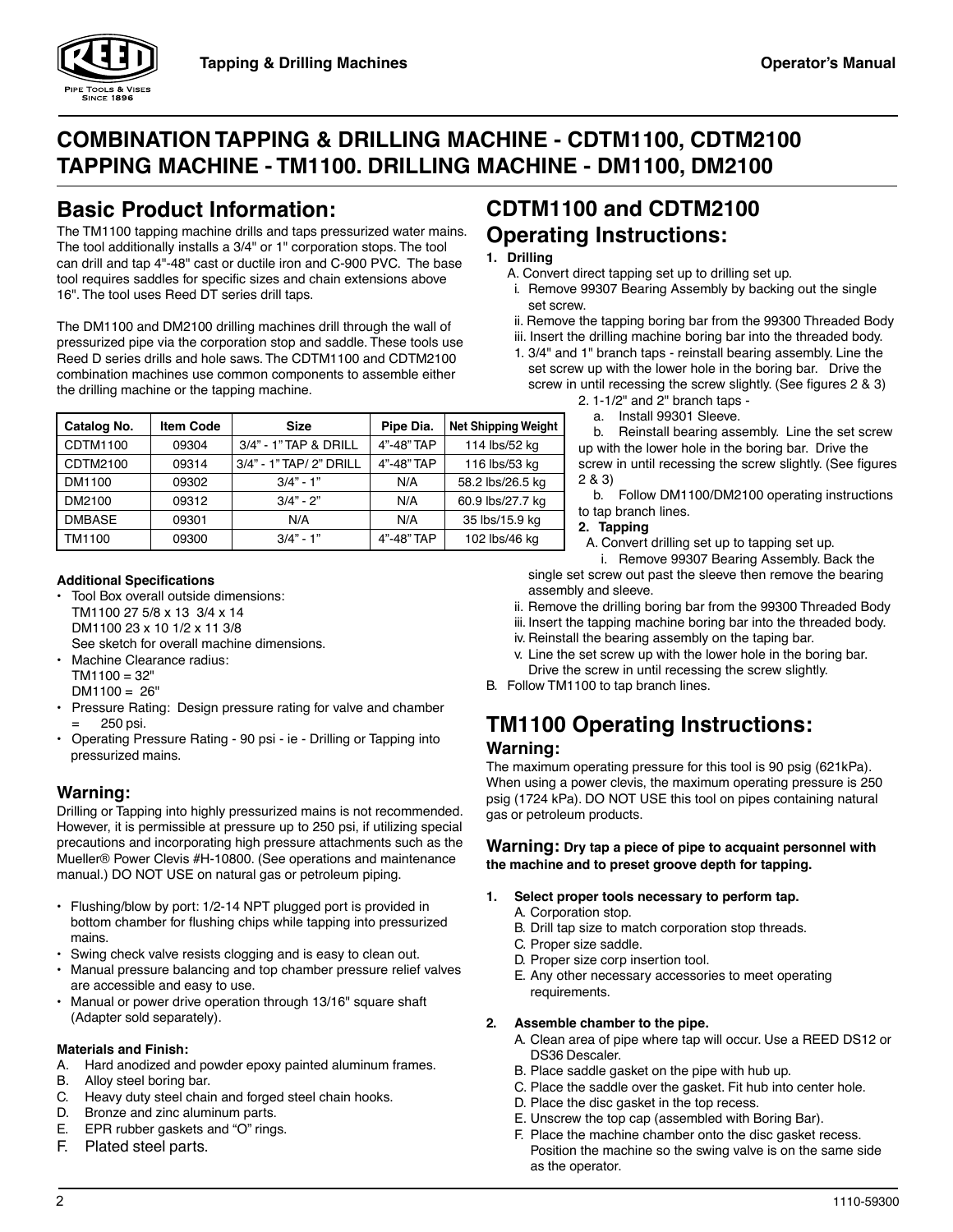

- G. Place chain hooks and swivels into slots on both sides of the chamber.
- H. Connect the chain to one of the chain hooks, bring chain under the pipe and connect on the other side to the nearest link. Do not twist or create kinks in the chain.
- I. Hand tighten nuts.

## **NOTE:**

Use additional chain extensions and clevis for diameters over 16".

## **3. Position chamber at desired angle.**

Tighten down chain nuts evenly, using REED CW12 adjustable wrench.

- A. Ensure the gaskets make good contact.
- B. Verify chain holds the machine securely on the pipe and saddle.

## **4. Insert tool into Boring Bar**.

- A. Push knockout pin in Boring Bar to its holding position. (Toward flat side of bearing)
- B. Insert shank end of drill tap and align pin with slots in bar end.
- C. Make sure tool is securely seated and lightly tighten the tool retaining screw.
- D. Retract tool end of Boring Bar all the way into the top cap.
- E. Generously coat tap with REED #98425 Tapping Compound.

## **5. Assemble top and bottom halves**

- A. Verify:
	- a. Swing valve open.
	- b. Upper ball valve shut.
	- c. Needle valve (with star knob) shut.
- B. Screw Boring Bar top cap hand tight onto the top chamber (1 3/4 Turns).
- C. Push down Boring Bar slowly until bit touches the pipe.
- D. Install the thrust bearing.
- E. Place the Yoke over the bearing. Adjust the Star Feed as necessary. Ensure Boring Bar rests in a position past the detent pins. This will ensure the Yoke fully engages the Bearing.
- F. Put ratchet wrench on top of Boring Bar.

## **6. Drilling and Tapping**

A. Preparing to Drill

a. Manually: Adjust the ratchet wrench to turn clockwise. b. Power Drive: Reed 98427 Power Drive Adapter (#98427) will fit onto RIDGID® brand 700 or the Collins® power drives. When using this adapter, the operator can control the feed rate for drilling.

- B. Drill through the pipe by pulling the ratchet wrench clockwise and turning the star feed clockwise in a smooth and consistent manner. An easily turning Boring Bar and star feed indicates one has completed drilling through the pipe wall.
- C. If appropriate, open the ball valve to allow flushing of chips while drilling.
- D. Feed drill tap down until feeling resistance. One will feel resistance when the tapping threads contact the pipe wall.
- E. Begin tapping by rotating the ratchet wrench.
- F. Continuously turn the feed housing. Rotate in a smooth and constant manner. DO NOT FORCE the star feed. Forcing the star feed will strip off the threads.
- G. Continue tapping until start of the 3/32" wide groove in the Boring Bar sits flush with the Main Body. This depth should result in a satisfactory tap. Resharpened drill taps may require two additional turns. Other manufacturer's drill taps may vary. Consult drill tap manufacturer's instructions.

Consider conducting dry taps to determine a depth that works best for you.

## **7. Tool Removal**

- A. Reverse the ratchet detent lever (or Power Drive Switch) and carefully back the tool out of the tapped hole using a counterclockwise rotation.
- B. Once the tap is free of the pipe, retract the Boring Bar to its uppermost position.
- C. Close the swing valve by pushing down on the handle and turning it 90 degrees counterclockwise.
- D. Open the pressure relief valve on the top chamber to release pressure, then close it again.
- E. Unscrew the top cap assembly from the valve chamber.
- F. Loosen the tool retaining screw and strike the end of the knockout pin to release the drill tap.

## **8. Attaching Corporation Stop to Boring Bar**

- A. Verify the selected corp stop matches the size intended and the drill tap size.
- B. Shut the corp stop.
- C. Screw the corp stop and corp adapter together. Screw the adapter shank to the corp adapter.
- B. Push knockout pin in Boring Bar to its holding position. (Toward flat side of bearing sleeve.)
- C. Insert tapered end of the adapter shank into the Boring Bar and align the pin with the slots in the bar end. Tighten the tool retaining screw.
- D. Make sure the Boring Bar retracts all the way into the top cap. Apply non-toxic pipe dope to corp inlet threads.
- E. Screw assembly into the valve chamber.

## **9. Inserting the Corp Stop**

- A. Attach the ratchet wrench onto the Boring Bar and set it for clockwise rotation.
- B. Turn the star knob counterclockwise 1 turn to balance the pressure.
- C. Push down on the swing valve handle and turn 90 degrees clockwise.
- D. Push the Boring Bar down until the corp stop threads touch t he pipe.
- E. If not already done, swing Yoke over the Boring Bar to engage the bearing. Feed the bar as needed.
- F. To start the engagement, rotate the Boring Bar clockwise while carefully turning the feed housing clockwise. Once the threads are engaged, disen- gage the Yoke. Continue rotating until the corporation stop feels solid. Do not attempt to permanently tighten the corporation stop with the machine

## **10. Releasing the Corporation Adapter**

- A. Reverse the ratchet to turn counterclockwise.
- B. Remove play from the ratchet wrench with one hand, and strike the wrench handle with the other hand to disengage the corporation adapter from the adapter shank.
- D. Rotate the ratchet wrench counterclockwise until the adapter shank is completely free.
- E. Verify quality of corp stop seal by opening the chip flush valve and attempting to release pressure in the chamber. If pressure does not drop and water continues to flow, re-engage to corp stop with the boring bar and attempt to tighten the corp stop further.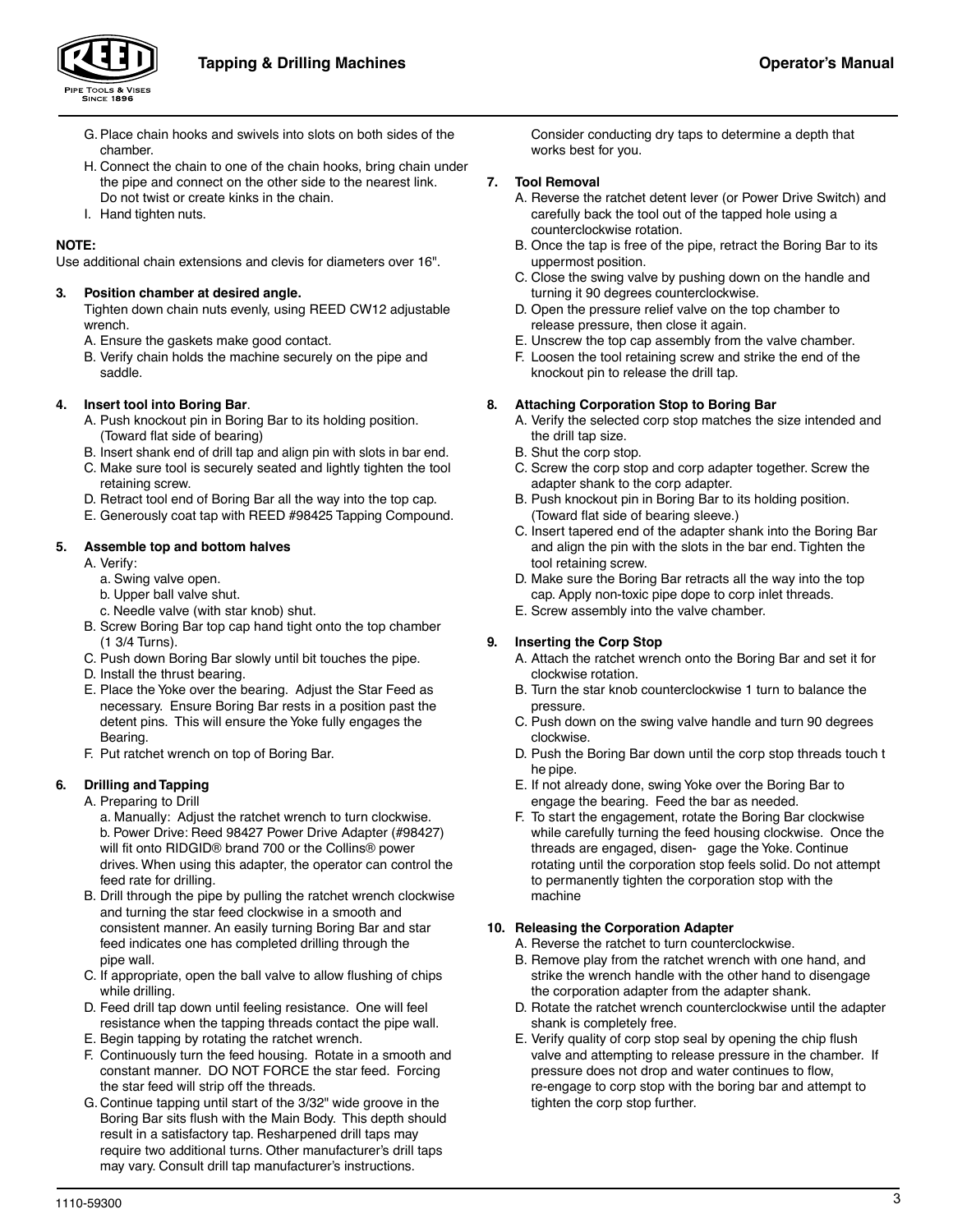

# **11. Machine Removal**

- A. Loosen the chain hook nuts and unhook the chain. Remove hooks from the machine.
- B. Carefully remove the machine, saddle, and gaskets and place them on a clean surface.
- C. Tighten the corporation stop, using a suitable wrench on the inlet thread side.
- D. Remove the corp adapter using the REED CW18 provided.

# **DM1100 / DM2100 Operating Instructions:**

- **1. Select proper tools necessary to perform drilling operation.**
	- A. Service saddle B. Corporation stop
	- C. Drill size and drill adapter to match corporation stop bore
	- D. Corp adapter with flush valve
	- E. For  $1^{1}/_{2}$  and 2", install 99301 sleeve (See figures 2 & 3) a. Retract set screw in bearing assembly, slide
		- off bearing assembly
		- b. Slide sleeve in place, (hole must line up)
		- c. Install bearing assembly
	- F. Any other necessary accessories to meet operating requirements

# **2. Assemble saddle to the pipe.**

- A. Clean area of pipe where tap is to be performed. REED DS12 (#08000)
	- or DS36 (#08006) may be used.
- B. Assemble service saddle on the pipe where desired and tighten securely.

# **3. Insert corporation stop into saddle threads.**

- A. Thread sealant may be used.
- B. Tighten corporation stop with an adjustable wrench.  **Note:** Make sure corporation stop valve is open.
- **4. Screw threaded body into the corp adapter.**

# **5. Assemble drill adapter and appropriate drill into boring bar.**

A. If you are using the unit for drilling  $1^{1}/2$  or 2", the hole saw adapter and hole saws with pilot drills are needed. Screw the hole saw onto the arbor body and line up holes after hand tightening. Assemble the driver into the body and hole saw. Insert the pilot drill into the arbor body. Allow a maximum of 1/4" of the drill tip to protrude from the hole saw. Line up the slot in the drill with the set screw and tighten with the hex key wrench provided. (When using on PVC, a pilot drill is not necessary.) See Figure 1 below.

## **6. Screw corp adapter onto corporation stop.**

## **7. Drilling**

- A. Run drill bit down until it touches the pipe.
- B. Swing cam handle and tighten.

C. Attach ratchet wrench on square drive and turn drill clock wise while

turning the feed housing to feed the drill.

**NOTE**: Do not attempt to overfeed and force the drill.

D. Open the ball valve on the side of the corp adapter to allow the flushing of chips.

E. Once the drill is completely through the pipe, release the cam handle to allow the boring bar to return to its uppermost position.

**NOTE:** Put downward pressure on the boring bar to keep it from traveling too fast upward and potentially damaging the machine.

- **8. Close off the corporation stop using an adjustable wrench.**
- **9. Disassemble machine from corporation stop.**

**10. Assemble tubing to corporation stop per tubing and fitting manufacturer's specs.**

# **Maintenance Instructions:**

# **CDTM1100, CDTM2100, TM1100, DM1100, DM2100 Before Using**

- 1. Clean and oil all bearing and wear surfaces and threads.
- 2. Inspect and clean tapping bits, and remove chips and scale. Chips and scale may prevent proper function of the tool.
- 3. Inspect and clean the Boring Bar tool end. Chips and scale may interfere with the insertion of the tapping bit or adapter shank.

# **After Using**

- 1. Clean the machine and oil the machined surfaces. If necessary, the top and bottom chambers can be easily disassembled to clean more thoroughly.
- 2. Lubricate the tool holding area of the boring bar with REED #98425 Tapping Compound.
- 3. If necessary, flush the bottom chamber with a water hose to remove any chips. DO NOT hammer frames to remove chips or debris - Handle Carefully!
- 4. Protect threaded pieces by assembling them with their mating parts.
- 5. Periodically, inspect the Boring Bar's o-ring seals and replace if worn.
- 6. Carefully, place the tool back in the toolbox for storage.

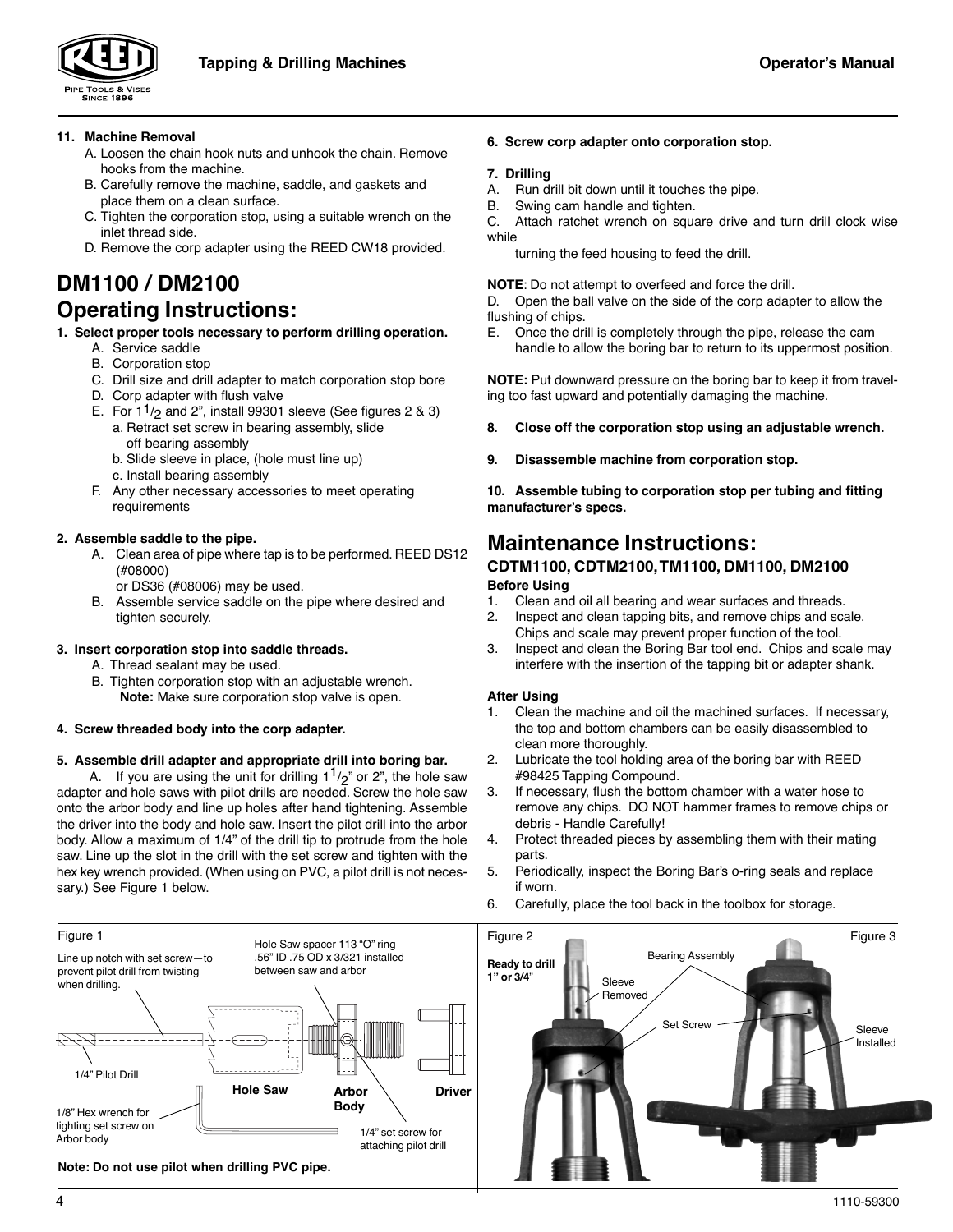

# **MÁQUINA COMBINADA PARA PERFORAR Y ATERRAJAR - CDTM1100, CDTM2100 MÁQUINA PARA ATERRAJAR - TM1100. MÁQUINA PARA PERFORAR - DM1100, DM2100**

# **Información básica sobre el producto:**

La máquina para aterrajar TM1100 perfora y aterraja conducciones de agua a presión. Además, la herramienta instala una pieza de incorporación de 3/4 ó 1 pulg. La herramienta puede perforar y aterrajar hierro fundido o dúctil de 4-48 pulg. y C-900 PVC. La herramienta básica requiere carros portaherramientas para tamaños específicos y extensiones de cadena para más de 16 pulg. La herramienta usa machos de terraja de perforación Reed de la serie DT.

Las máquinas de perforación DM1100 y DM2100 perforan la pared de tuberías a presión mediante la pieza de incorporación y el carro portaherramientas. Estas herramientas usan brocas y sierras de perforar Reed de la serie D. Las máquinas combinadas CDTM1100 y CDTM2100 usan componentes comunes para ensamblar la máquina para perforar o la máquina para aterrajar.

| N° de catálogo | Código de elemento | Tamaño                              | Diám, de tubo            | Peso neto de transp. |
|----------------|--------------------|-------------------------------------|--------------------------|----------------------|
| CDTM1100       | 09304              | TERRAJA Y BROCA 3/4 - 1 pula.       | MACHO TERRAJA 4-48 pula. | 114 lb./52 kg        |
| CDTM2100       | 09314              | TERRAJA 3/4 - 1 pulg./BROCA 2 pulg. | MACHO TERRAJA 4-48 pula. | 116 lb./53 ka        |
| DM1100         | 09302              | $3/4" - 1"$                         | N/A                      | 58,2 lb./26,5 kg     |
| DM2100         | 09312              | $3/4" - 2"$                         | N/A                      | 60,9 lb./27,7 kg     |
| <b>DMBASE</b>  | 09301              | N/A                                 | N/A                      | 35 lb./15,9 kg       |
| TM1100         | 09300              | $3/4" - 1"$                         | MACHO TERRAJA 4-48 pula. | 102 lb./46 ka        |

#### **Especificaciones adicionales**

- Dimensiones exteriores generales de la caja de herramientas: TM1100 27 5/8 x 13 3/4 x 14
- DM1100 23 x 10 1/2 x 11 3/8

Consulte el dibujo para conocer las dimensiones generales de la máquina. • Radio de separación de la máquina:

- $TM1100 = 32$  pulg.
- $DM1100 = 26$  pulg.
- Presión nominal: Presión nominal de diseño para válvula y cámara = 250 psi. • Presión nominal operativa: 90 psi; es decir, aterrajar o perforar en conductos a presión.

# **Advertencia:**

No se recomienda taladrar ni aterrajar en conducciones con muy alta presión. Sin embargo, se permiten a presiones de hasta 250 psi si se utilizan precauciones especiales y se incorporan accesorios para alta presión, como la horquilla eléctrica Mueller® #H-10800. (Consulte el manual de operación y mantenimiento). NO UTILICE en tuberías de gas natural o petróleo.

- Limpieza/soplado por orificio: En la cámara inferior se incluye un orificio con tapón de 1/2-14 NPT para el vaciado de las virutas mientras se aterraja en conducciones a presión.
- La válvula de charnela de verificación resiste los atascos y es fácil de limpiar.
- La válvula de equilibrado de presión manual y la válvula de seguridad de presión de la cámara superior son accesibles y fáciles de usar.
- Operación manual o eléctrica mediante eje cuadrado de 13/16 pulg. (el adaptador se vende por separado).

### **Materiales y acabado:**

- A. Bastidores de aluminio duro anodizado y pintados con epoxy pulverizado.
- B. Barra taladradora de aleación de acero.
- C. Cadena de acero de alta resistencia y ganchos de cadena de acero foriado.
- D. Partes de aluminio de bronce y zinc.
- E. Juntas y juntas tóricas de goma EPR.
- Partes chapadas en acero.

# **CDTM1100 y CDTM2100**

# **Instrucciones de operación:**

- **1. Perforación**
	- A. Convierta la configuración directa para aterrajar en configuración para perforar.
- i. Retire el conjunto de cojinetes 99307 extrayendo el único tornillo de fijación.
- ii. Retire la barra taladradora para aterrajar del cuerpo roscado 99300.
- iii. Inserte la barra taladradora de la máquina para perforar en el cuerpo roscado.
- 1. Machos de terraja de derivación de 3/4 y 1 pulg.: vuelva a instalar el conjunto de cojinetes. Alinee el tornillo de fijación con el orificio inferior en la barra taladradora. Introduzca el tornillo hasta que sobresalga ligeramente.. (Consulte las figuras 2 y 3).
- 2. Machos de terraja de derivación de 1-1/2 y 2 pulg.:
- a. Instale el manguito 99301.
- b. Vuelva a instalar el conjunto de cojinetes. Alinee el tornillo de fijación con el orificio inferior en la barra taladradora. Introduzca el tornillo hasta que sobresalga ligeramente.. (Consulte las figuras 2 y 3).
	- b. Siga las instrucciones de operación DM1100/ DM2100 para aterrajar líneas de derivación.
	- **2. Aterrajar**
		- A. Convierta la configuración para perforar en configuración para aterrajar.
			- i. Retire el conjunto de cojinetes 99307. Retire el único tornillo de fijación que hay más allá del manguito y luego retire el conjunto de cojinetes y el manguito.
		- ii. Retire la barra taladradora para perforar del cuerpo roscado 99300.
		- iii. Inserte la barra taladradora de la máquina para aterrajar en el cuerpo roscado.
	- iv. Vuelva a instalar el conjunto de cojinetes en la barra para aterrajar.
	- v. Alinee el tornillo de fijación con el orificio inferior en la barra taladradora. Introduzca el tornillo hasta que sobresalga ligeramente.
	- B. Siga TM1100 para aterrajar líneas de derivación.

# **Instrucciones de operación TM1100: Advertencia:**

La máxima presión operativa para esta herramienta es 90 psig (621 kPa). Si usa una horquilla eléctrica, la presión operativa máxima es 250 psig (1724 kPa). NO UTILICE esta herramienta en tuberías que contengan productos de gas natural o petróleo.

#### **Advertencia: Aterraje en seco un trozo de tubería para familiarizar al personal con la máquina y configurar la profundidad de ranura para aterrajar.**

- **1. Seleccione las herramientas adecuadas necesarias para aterrajar.**
	- A. Pieza de incorporación.
	- B. Aterraje al tamaño que corresponda a las roscas de la pieza de incorporación.
	- C. Carro portaherramientas de tamaño correcto.
	- D. Herramienta para inserción de pieza de incorporación de tamaño correcto.
	- E. Cualquier otro accesorio necesario para satisfacer las necesidades operativas.

### **2. Ensamble la cámara a la tubería.**

- A. Limpie el área de la tubería donde va a aterrajar Use un desincrustador REED DS12 o DS36.
- B. Coloque la junta del carro portaherramientas en la tubería con el cubo hacia arriba.
- C. Coloque el carro portaherramientas sobre la junta. Coloque el cubo en el orificio central.
- D. Coloque la junta de disco en el saliente superior.<br>El Desatornille la tapa superior (ensamblada con la
- Desatornille la tapa superior (ensamblada con la barra taladradora).
- F. Coloque la cámara de la máquina sobre el saliente superior de la junta de disco. Coloque la máquina de manera que la válvula de charnela esté en el mismo lado que el operador.
- G. Introduzca los ganchos de cadena y las articulaciones en las ranuras de ambos lados de la cámara.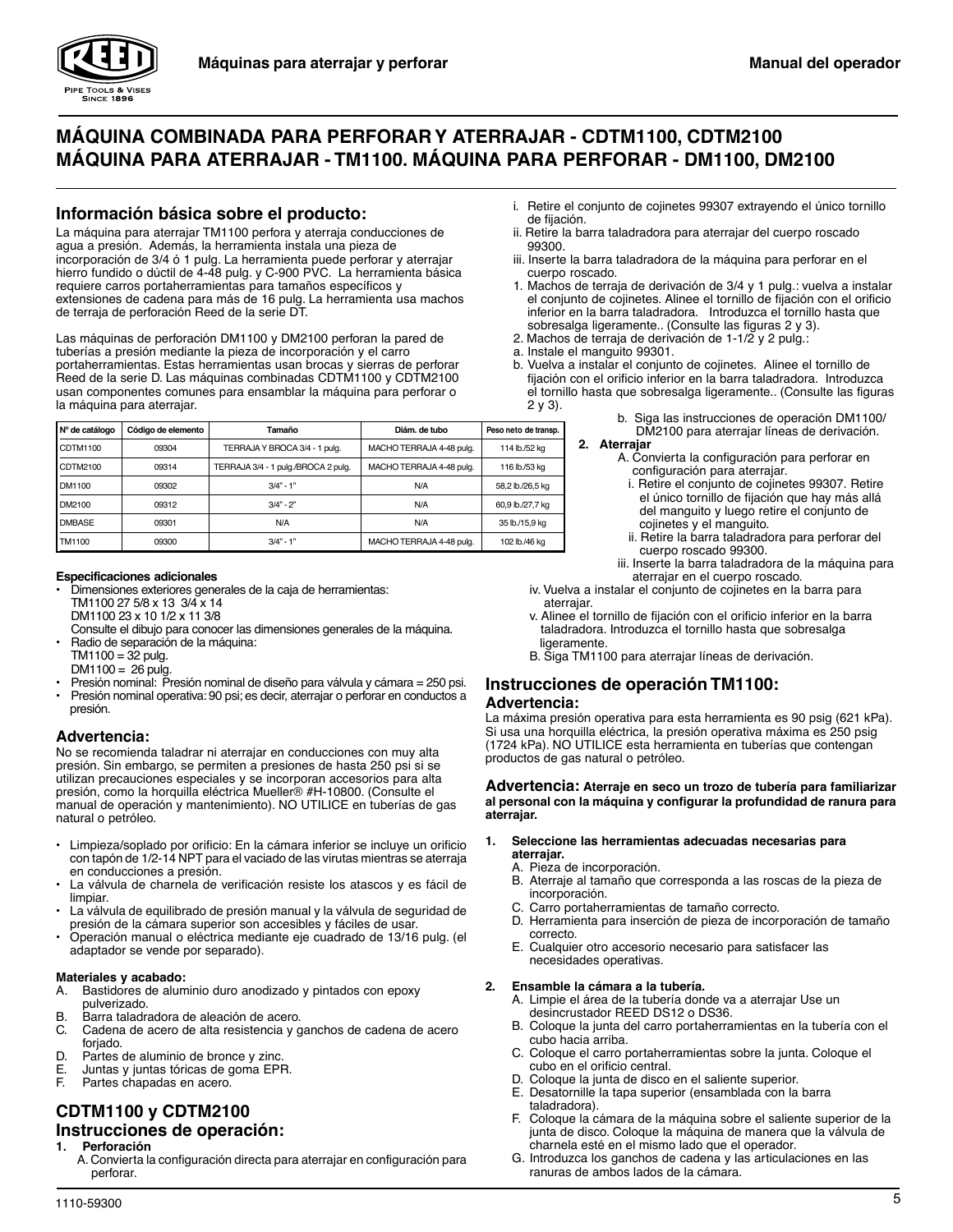



- H. Conecte la cadena a uno de los ganchos de cadena, pase la cadena bajo la tubería y conecte en el otro lado al eslabón más cercano. No retuerza ni doble la cadena.
- I. Apriete las tuercas a mano.

## **NOTA:**

Use extensiones de cadena adicionales y horquillas para diámetros superiores a 16 pulg.

### **3. Coloque la cámara en el ángulo deseado.**

Apriete las tuercas de la cadena homogéneamente utilizando la llave ajustable REED CW12.

A. Asegúrese de que las juntas hacen un buen contacto.

B. Verifique que la cadena sostiene la máquina de forma segura en el tubo y el portaherramientas.

#### **4. Inserte la herramienta en la barra taladradora.**

- A. Empuje el pasador percutor al interior de la barra taladradora hasta su posición de sujeción. (Hacia el lado plano del cojinete).
- B. Inserte el extremo de la espiga del macho de terraja de perforación y alinee el pasador con las ranuras en el extremo de la barra.
- C. Asegúrese de que la herramienta está asentada de forma segura y apriete ligeramente el tornillo de retención de la misma.
- D. Haga retroceder el extremo de la herramienta de la barra taladradora completamente al interior de la tapa superior.
- E. Recubra el macho de terraja abundantemente con compuesto para aterrajar REED #98425.

#### **5. Ensamble las mitades superior e inferior.**

- A. Verifique:
	- a. Válvula de charnela abierta.
	- b. Válvula esférica superior cerrada.
	- c. Válvula de aguja (con botón de estrella) cerrada.
- B. Atornille el tapón superior de la barra taladradora a mano
- fuertemente sobre la cámara superior (1 3/4 giro).
- C. Presione la barra taladradora lentamente hacia abajo, hasta que la broca toque la tubería.
- Inestable el pivote.
- Coloque la fijación sobre el cojinete. Ajuste el avance de estrella según sea necesario. Asegúrese de que la barra taladradora descansa en una posición más allá de los pasadores de retén. Esto asegurará que la fijación enganche completamente el cojinete.
- F. Coloque la llave de trinquete en la parte superior de la barra taladradora.

### **6. Perforación y aterrajado**

- A. Preparación para taladrar
	- a. De forma manual: Ajuste la llave de trinquete para girar en el sentido de las agujas del reloj.
	- b. Dispositivo de toma de fuerza: El adaptador de toma de fuerza Reed 98427 (#98427) encajará en las tomas de fuerza 700 de la marca RIDGID® o las tomas de fuerza Collins®. Si se utiliza este adaptador, el operador puede controlar la tasa de avance para la perforación.
- B. Perfore la tubería jalando la llave de trinquete en el sentido de las agujas del reloj y girando el avance de estrella en el sentido de las agujas del reloj de una forma homogénea y consistente. Si la barra taladradora y el avance de estrella giran fácilmente, esto indica que se ha finalizado la perforación de la pared de la tubería.
- C. Si corresponde, abra la válvula esférica para permitir que se vacíen las virutas durante la perforación.
- D. Avance el macho de terraja de perforación hacia abajo hasta que note resistencia. La resistencia se nota cuando las roscas de aterrajar contactan con la pared de la tubería.
- Comience a aterrajar haciendo girar la llave de trinquete. F. Gire continuamente el alojamiento del avance. Gire de una forma constante y homogénea. NO FUERCE el avance de estrella. Forzar el avance de estrella estropeará las roscas.
- G. Siga aterrajando hasta que el principio de la ranura de 3/32 pulg. de anchura en la barra taladradora se asiente al ras con el cuerpo principal. Esta profundidad debería producir un aterrajado satisfactorio. Los machos de terraja de perforación que hayan sido afilados de nuevo pueden requerir dos giros adicionales. Los machos de terraja de perforación de otros fabricantes pueden variar. Consulte las instrucciones del fabricante del macho de terraja de perforación. Considere la posibilidad de realizar aterrajados en seco para determinar una profundidad que funcione

perfectamente para usted.

#### **7. Retirada de herramientas**

- A. Invierta la palanca de retén del trinquete (o el interruptor de la toma de fuerza) y saque cuidadosamente la herramienta del orificio aterrajado utilizando una rotación en sentido contrario a las agujas del reloj.
- B. Cuando el macho de terraja esté libre de la tubería, haga retroceder la barra taladradora a su posición más alta.
- C. Cierre la válvula de charnela empujando hacia abajo la empuñadura y girándola 90 grados en sentido contrario a las agujas del reloj.
- D. Abra la válvula de seguridad de presión en la cámara superior para reducir la presión y luego ciérrela de nuevo.
- E. Desatornille el conjunto de la tapa superior de la cámara de la válvula.
- F. Afloje tornillo de retención de la herramienta y golpee el extremo del pasador percutor para liberar el macho de terraja de perforación.

#### **8. Acoplamiento de la pieza de incorporación a la barra taladradora**

- A. Verifique que la pieza de incorporación seleccionada se corresponde con el tamaño pretendido y el tamaño del macho de terraja de perforación.
- B. Cierre la pieza de incorporación.
- C. Atornille la pieza de incorporación y el adaptador de incorporación entre sí. Atornille la espiga del adaptador al adaptador de incorporación.
- B. Empuje el pasador percutor al interior de la barra taladradora hasta su posición de sujeción. (Hacia el lado plano del manguito del cojinete).
- C. Inserte el extremo cónico de la espiga del adaptador en la barra taladradora y alinee el pasador con las ranuras en el extremo de la barra. Apriete el tornillo de retención de la herramienta.
- D. Asegúrese de que la barra taladradora retrocede completamente hasta la tapa superior. Aplique grasa para roscas de tubería no tóxica a las roscas de entrada de la pieza de incorporación.
- E. Atornille el conjunto en la cámara de la válvula.

## **9. Inserción de la pieza de incorporación**

- A. Acople la llave de trinquete en la barra taladradora y ajústela para su rotación en el sentido de las agujas del reloj.
- B. Gire el botón de estrella en sentido contrario a las agujas del reloj 1 giro para equilibrar la presión.
- C. Empuje hacia abajo la empuñadura de la válvula de charnela y gírela 90 grados en el sentido de las agujas del reloj.
- D. Presione la barra taladradora hacia abajo hasta que las roscas de la pieza de incorporación toquen la tubería.
- E. Si no lo ha hecho ya, balancee la fijación sobre la barra taladradora para enganchar el cojinete. Haga avanzar la barra según sea necesario.
- F. Para iniciar el enganche, haga girar la barra taladradora en el sentido de las agujas del reloj mientras gira con cuidado el alojamiento del avance en el mismo sentido. Una vez que las roscas se hayan enganchado, desenganche la fijación. Continúe girando hasta que note la pieza de incorporación sólida. No intente apretar permanentemente la pieza de incorporación con la máquina.

#### **10. Liberación del adaptador de incorporación**

- A. Invierta el trinquete para girar en sentido contrario a las agujas del reloj.
- B. Elimine el juego de la llave del trinquete con una mano y golpee su empuñadura con la otra para desenganchar el adaptador de incorporación de la espiga del adaptador.
- D. Gire la llave de trinquete en sentido contrario a las agujas del reloj hasta que la espiga del adaptador esté completamente libre.
- E. Verifique la calidad del sello de la pieza de incorporación abriendo la válvula de vaciado de virutas e intentando reducir la presión de la cámara. Si la presión no desciende y el agua continúa fluyendo, vuelva a enganchar la pieza de incorporación con la barra taladradora e intente apretar más dicha pieza de incorporación.

## **11. Retirada de la máquina**

- A. Afloje las tuercas de los ganchos de la cadena y desenganche la cadena. Retire los ganchos de la máquina.
- B. Retire con cuidado la máquina, el carro portaherramientas y las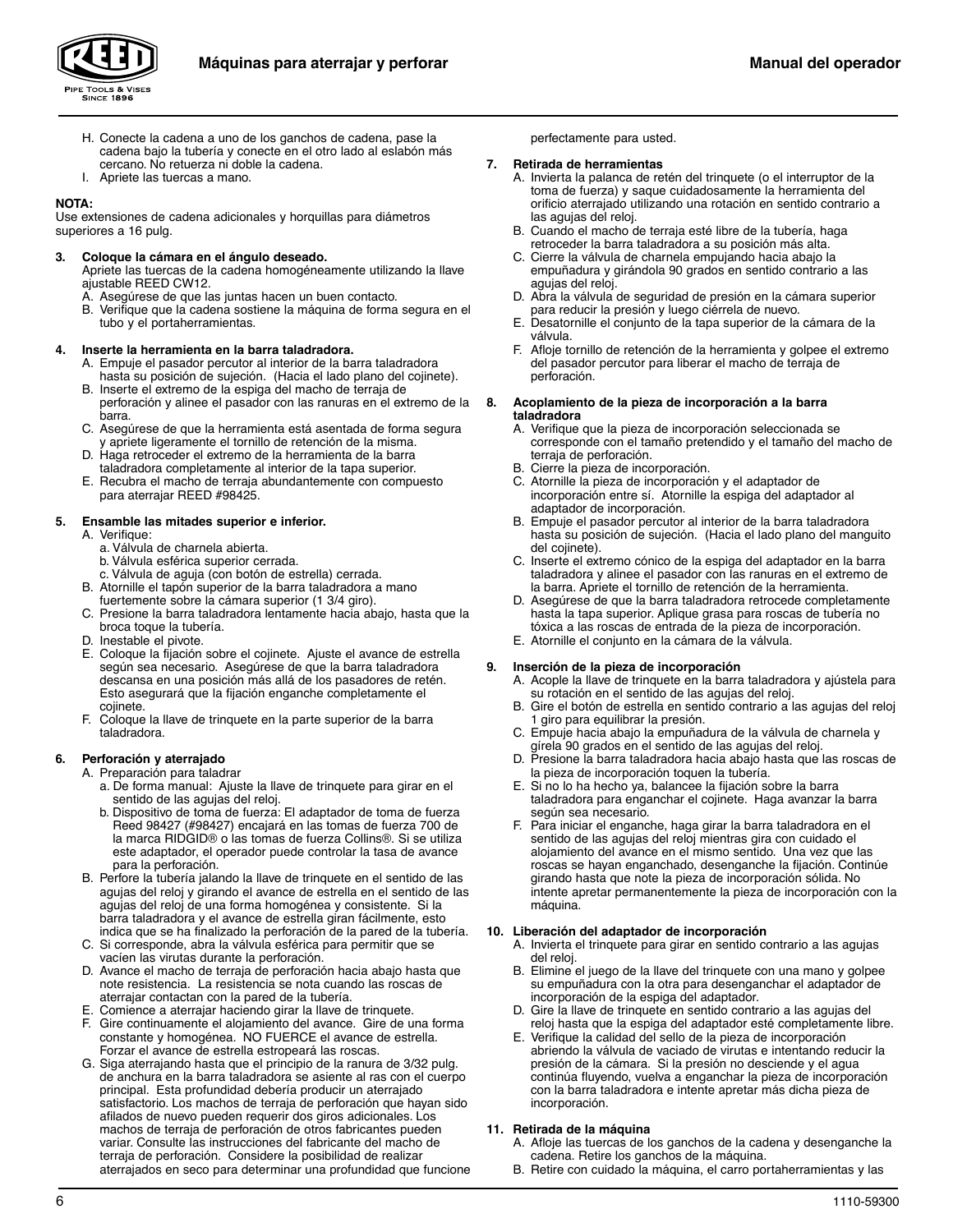



- juntas y coloque en una superficie limpia.
- C. Apriete la pieza de incorporación utilizando una llave adecuada en el lado de la rosca de entrada.
- D. Retire el adaptador de incorporación utilizando la pieza REED CW18 provista.

# **DM1100 / DM2100**

## **Instrucciones de operación:**

#### **1. Seleccione las herramientas adecuadas necesarias para realizar la operación de perforación.**

- A. Carro portaherramientas de servicio
- Pieza de incorporación
- C. El tamaño de la broca y el adaptador de la broca deben
- corresponder con el orificio de la pieza de incorporación Adaptador de incorporación con válvula de vaciado
- E. Para 1 1/2 y 2 pulg. instale el manguito 99301. (Consulte las figuras 2 y 3).
	- a. Haga retroceder el tornillo de fijación en el conjunto de
	- cojinetes, deslice hacia afuera dicho conjunto.
	- b. Deslice el cojinete en su lugar (el orificio debe estar alineado). c. Instale el conjunto de cojinetes.
- F. Cualquier otro accesorio necesario para satisfacer las necesidades operativas.

## **2. Ensamble el carro portaherramientas a la tubería.**

- A. Limpie el área de la tubería donde va a aterrajar Pueden usarse REED DS12 (#08000) o DS36 (#08006).
- B. Monte el carro portaherramientas de servicio en la tubería, donde lo desee, y apriete con seguridad.

#### **3. Inserte la pieza de incorporación en las roscas del carro portaherramientas.**

- A. Puede usarse sellante para roscas.
- B. Apriete la pieza de incorporación con una llave ajustable.

**Nota:** asegúrese de que la válvula de la pieza de incorporación está abierta.

### **4. Atornille el cuerpo roscado en el adaptador de incorporación.**

#### **5. Monte el adaptador de perforación y la broca apropiada en la barra taladradora.**

A. Si utiliza la unidad para perforar  $1^{1}/2$  ó 2 pulg., se necesitan el adaptador para sierras de perforar y sierras de perforar con brocas piloto. Atornille la sierra de perforar en el cuerpo del portabrocas y alinee los orificios tras apretar a mano. Monte el conductor en el cuerpo y la sierra de perforar. Inserte la broca piloto en el cuerpo del portabrocas. Deje que sobresalga un máximo de 1/4 pulg. de la punta de la broca desde la sierra de perforar. Alinee la ranura en la broca con el tornillo de fijación y apriete con la llave hexagonal provista. (Si usa en PVC no se necesita broca piloto). Consulte la figura 1 más adelante.

### **6. Atornille el adaptador de incorporación en la pieza de incorporación.**

#### **7. Perforación**

- A. Lleve la broca hacia abajo hasta que toque la tubería.
- B. Gire la empuñadura de la leva y apriete.<br>C. Acople la llave de trinquete sobre un acc
- Acople la llave de trinquete sobre un accionamiento cuadrado y gire la broca en el sentido de las agujas del reloj mientras gira el alojamiento de avance para hacer avanzar la broca.

**NOTA**: No intente hacer avanzar demasiado ni forzar la broca.

- Abra la válvula esférica en el lado del adaptador de incorporación para permitir que salgan las virutas.
- E. Cuando la broca haya atravesado completamente la tubería, suelte la empuñadura de la leva para permitir que la barra taladradora regrese a su posición más alta.

**NOTA:** Ejerza presión hacia abajo en la barra taladradora para evitar que se desplace demasiado rápido hacia arriba y pueda dañar la máquina.

- **8. Cierre la pieza de incorporación utilizando una llave ajustable.**
- **9. Desmonte la máquina de la pieza de incorporación.**
- **10. Acople la tubería a la pieza de incorporación según las especificaciones del fabricante de las tuberías y los accesorios.**

# **Instrucciones de mantenimiento:**

CDTM1100, CDTM2100, TM1100, DM1100, DM2100 **Antes de usar**

- 1. Limpie y engrase todas las roscas y superficies de cojinetes y de desgaste.
- 2. Inspeccione y limpie las brocas de aterrajar y retire las virutas y las rebabas. Las virutas y las rebabas pueden evitar que la herramienta funcione adecuadamente.
- 3. Inspeccione y limpie el extremo de la herramienta de la barra taladradora. Las virutas y las rebabas pueden interferir con la inserción de la broca para aterrajar o la espiga del adaptador.

#### **Después de usar**

- 1. Limpie la máquina y engrase las superficies maquinadas. Si es necesario, resulta muy fácil desmontar las cámaras superior e inferior para limpiar más a fondo.
- 2. Lubrique el área de soporte de la barra taladradora con compuesto para aterrajar REED #98425.
- 3. Si es necesario, limpie la cámara inferior con una manguera de agua para eliminar cualquier viruta. NO golpee con un martillo los bastidores para eliminar las virutas o los residuos: ¡trate con cuidado!
- 4. Proteja las piezas roscadas montándolas con sus partes correspondientes.
- 5. Periódicamente, inspeccione los sellos de la junta tórica de la barra taladro y reemplace si están desgastados.
- 6. Con cuidado, coloque la barra de nuevo en la caja de herramientas para su almacenamiento.

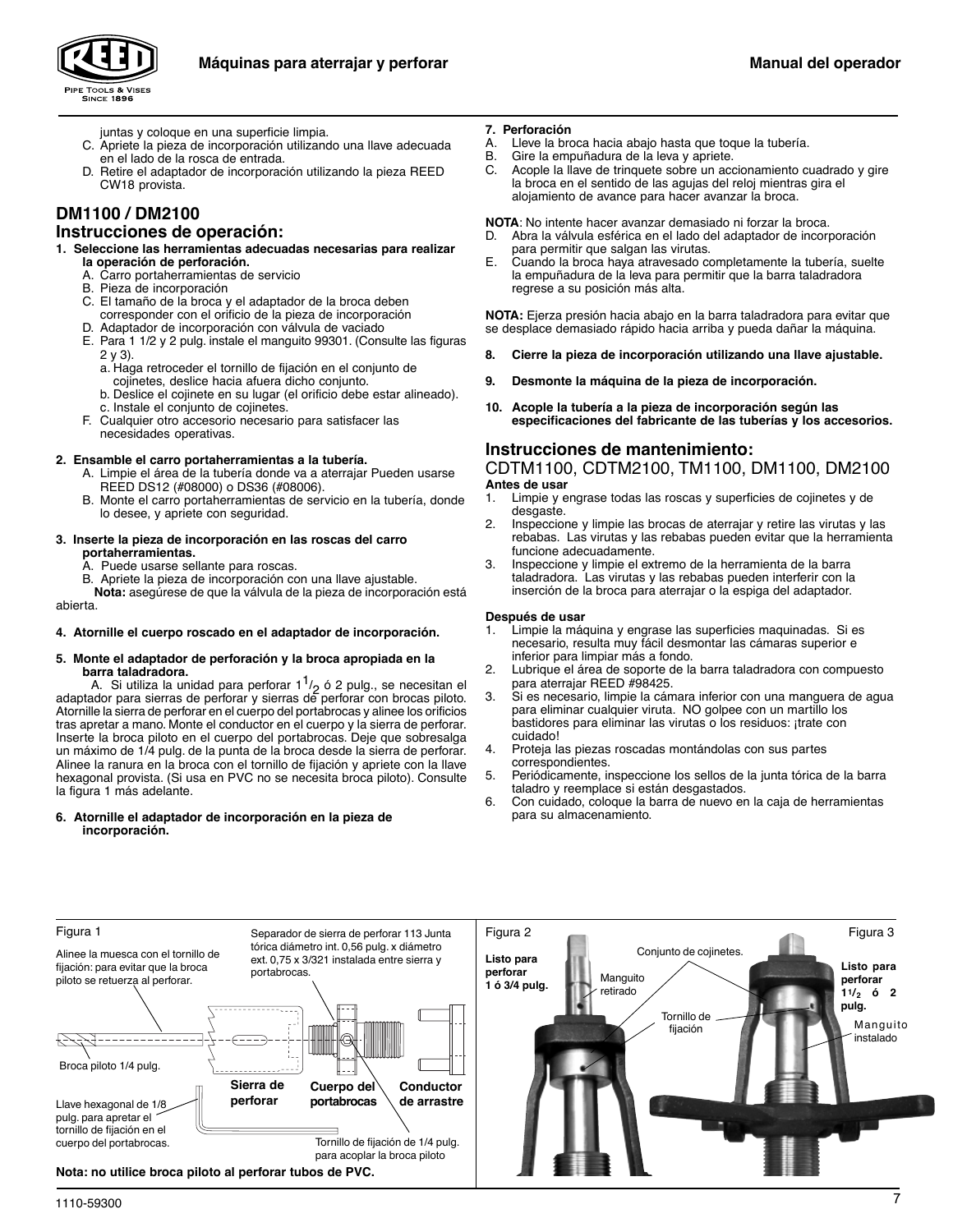



 **máquina para aterrajar:**

E TOOLS & VISES<br>SINCE 1896

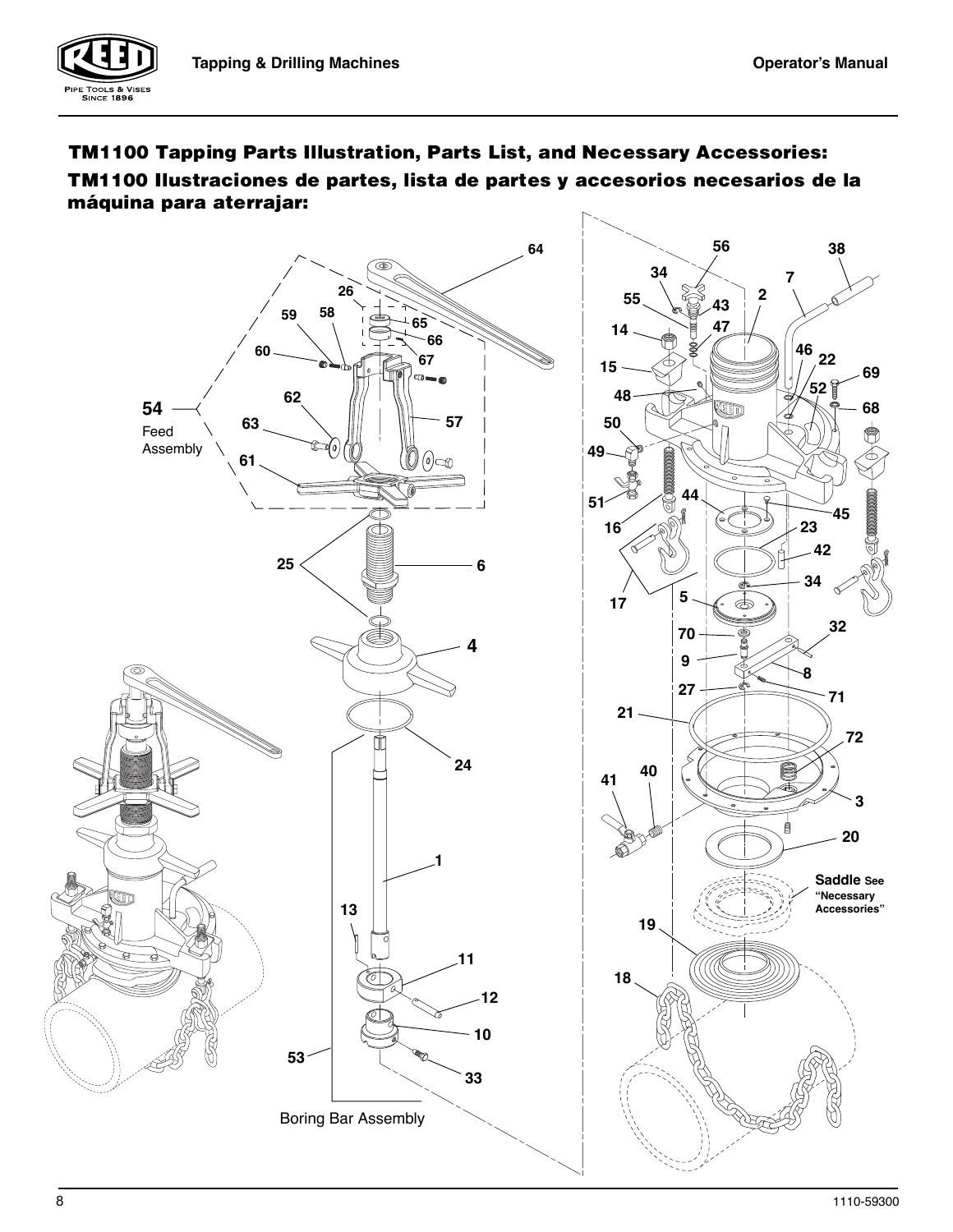

# **TM1100 Tapping Machine Parts List TM1100 Lista de partes de la máquina para aterrajar**

|                           |                                                                                                                                                                                 |                                                                                                                                                              |                                                  | <b>REED Item Code</b>                                                                                                                                                        |
|---------------------------|---------------------------------------------------------------------------------------------------------------------------------------------------------------------------------|--------------------------------------------------------------------------------------------------------------------------------------------------------------|--------------------------------------------------|------------------------------------------------------------------------------------------------------------------------------------------------------------------------------|
| N° de ref.                |                                                                                                                                                                                 |                                                                                                                                                              |                                                  | Código de elemento                                                                                                                                                           |
|                           |                                                                                                                                                                                 |                                                                                                                                                              |                                                  | REED                                                                                                                                                                         |
|                           |                                                                                                                                                                                 |                                                                                                                                                              |                                                  | 98424                                                                                                                                                                        |
|                           |                                                                                                                                                                                 |                                                                                                                                                              |                                                  | 40397                                                                                                                                                                        |
|                           | 98404                                                                                                                                                                           |                                                                                                                                                              |                                                  | 40405                                                                                                                                                                        |
|                           | 98405                                                                                                                                                                           | 40                                                                                                                                                           |                                                  | 97564                                                                                                                                                                        |
|                           | 98420                                                                                                                                                                           | 41                                                                                                                                                           |                                                  | 40396                                                                                                                                                                        |
|                           | 99300                                                                                                                                                                           | 42                                                                                                                                                           |                                                  | 30130                                                                                                                                                                        |
| <b>Valve Lever</b>        | 98406                                                                                                                                                                           | 43                                                                                                                                                           | <b>Bushing</b>                                   | 98429                                                                                                                                                                        |
| Valve Poppet Bar          | 98407                                                                                                                                                                           | 44                                                                                                                                                           | Poppet Ring                                      | 98419                                                                                                                                                                        |
| Mini-Valve                | 98409                                                                                                                                                                           | 45                                                                                                                                                           | Screw (4)                                        | 30199                                                                                                                                                                        |
| <b>Boring Bar Bearing</b> | 98410                                                                                                                                                                           | 46                                                                                                                                                           | O-Ring - Valve Lever                             | 40426                                                                                                                                                                        |
| <b>Bearing Sleeve</b>     | 98411                                                                                                                                                                           | 47                                                                                                                                                           | O-Ring - Needle (3)                              | 40425                                                                                                                                                                        |
| Knockout Pin              | 98412                                                                                                                                                                           | 48                                                                                                                                                           | Pipe Plug                                        | 40395                                                                                                                                                                        |
| Roll Pin                  | 93436                                                                                                                                                                           | 49                                                                                                                                                           | <b>Straight Elbow</b>                            | 40427                                                                                                                                                                        |
| Nut                       | 98421                                                                                                                                                                           | 50                                                                                                                                                           | <b>Close Nipple</b>                              | 40403                                                                                                                                                                        |
| Swivel                    | 98414                                                                                                                                                                           | 51                                                                                                                                                           | <b>Ball Valve</b>                                | 40273                                                                                                                                                                        |
| Chain Pull Rod            | 98415                                                                                                                                                                           | 52                                                                                                                                                           | <b>Valve Sticker</b>                             | 50408                                                                                                                                                                        |
| Chain Hook                | 40369                                                                                                                                                                           | 53                                                                                                                                                           | <b>Boring Bar Assembly</b>                       | 99309**                                                                                                                                                                      |
| Hi Test Chain             | 98417                                                                                                                                                                           | 54                                                                                                                                                           | <b>Feed Assembly</b>                             | 99305                                                                                                                                                                        |
| Saddle Gasket             | 40372                                                                                                                                                                           | 55                                                                                                                                                           | Needle                                           | 98428                                                                                                                                                                        |
| Saddle Ring Gasket        | 40371                                                                                                                                                                           | 56                                                                                                                                                           | Knob                                             | 40210                                                                                                                                                                        |
|                           | 40373                                                                                                                                                                           | 57                                                                                                                                                           | Yoke                                             | 98495                                                                                                                                                                        |
| Valve Lever O-Ring        | 40374                                                                                                                                                                           | 58                                                                                                                                                           | Yoke Pin                                         | 98450                                                                                                                                                                        |
| Valve Poppet O-Ring       | 40375                                                                                                                                                                           | 59                                                                                                                                                           | Spring                                           | 94304                                                                                                                                                                        |
|                           | 40376                                                                                                                                                                           | 60                                                                                                                                                           | <b>Set Screw</b>                                 | 38495                                                                                                                                                                        |
|                           | 40377                                                                                                                                                                           | 61                                                                                                                                                           | <b>Star Feed</b>                                 | 98494                                                                                                                                                                        |
| <b>Bearing Assembly</b>   | 99307                                                                                                                                                                           | 62                                                                                                                                                           | Washer                                           | 39305                                                                                                                                                                        |
| E-Ring                    | 30116                                                                                                                                                                           | 63                                                                                                                                                           | <b>Hex Bolt</b>                                  | 30118                                                                                                                                                                        |
| Carrying Case             | 40417                                                                                                                                                                           | 64                                                                                                                                                           | <b>Ratchet Wrench</b>                            | 40383                                                                                                                                                                        |
| Operator's Manual         | 59300                                                                                                                                                                           | 65                                                                                                                                                           | Bearing                                          | 40414                                                                                                                                                                        |
| <b>Tapping Compound</b>   | 98425                                                                                                                                                                           | 66                                                                                                                                                           | <b>Bearing Retainer</b>                          | 99306                                                                                                                                                                        |
| Wrench                    | 02112                                                                                                                                                                           | 67                                                                                                                                                           | Set Screw                                        | 39306                                                                                                                                                                        |
| <b>Roll Pin</b>           | 93435                                                                                                                                                                           | 68                                                                                                                                                           | Lock Washer (10)                                 | 30177                                                                                                                                                                        |
| <b>Tool Ret. Screw</b>    | 98416                                                                                                                                                                           | 69                                                                                                                                                           | Hex Nut Cap Screw (10)                           | 30197                                                                                                                                                                        |
|                           | 30009                                                                                                                                                                           | 70                                                                                                                                                           | <b>Rubber Washer</b>                             | 40382                                                                                                                                                                        |
| Adapter Shank             | 98422                                                                                                                                                                           | 71                                                                                                                                                           | <b>Set Screw</b>                                 | 30087                                                                                                                                                                        |
| 3/4" Insert Tool          | 98423                                                                                                                                                                           |                                                                                                                                                              |                                                  | 40389                                                                                                                                                                        |
|                           | <b>Description</b><br>Descripción<br>Boring Bar<br><b>Top Chamber</b><br><b>Bottom Chamber</b><br>Top Chamber Cap<br><b>Valve Poppet</b><br><b>Threaded Body</b><br>$E-Ring(2)$ | <b>REED Item Code</b><br>Código de elemento<br><b>REED</b><br>99302<br>98403<br>Bottom Chamber O-Ring<br>Top Cap Large Quad Ring<br>Threaded Body O-Ring (2) | Ref. No.<br>N° de ref.<br>*37<br>38<br>*39<br>72 | <b>Description</b><br>Descripción<br>1" Insert Tool<br><b>Plastic Grip</b><br>5/8" Combination Wrench<br><b>Brass Nipple</b><br><b>Ball Valve</b><br>Stop Pin<br>Comp Spring |

\* Included but not shown

\*\*99309 assembly includes: 99302, 98410, 98411, 98412, 93436, 98416.

\* Se incluye pero no se muestra

\*\*El conjunto 99309 incluye: 99302, 98410, 98411, 98412, 93436, 98416.

# **TM1100 Necessary Accessories TM1100 Accesorios necesarios:**

| P/N            | Name                    | <b>Item Code</b>   | P/N | Name                     | Item Code          |
|----------------|-------------------------|--------------------|-----|--------------------------|--------------------|
| N/P            | <b>Nombre</b>           | Código de elemento | N/P | <b>Nombre</b>            | Código de elemento |
| 1              | Saddle 4"               | 20542              | 16  | Saddle Gasket            | 40372              |
| $\overline{2}$ | Saddle 6"               | 20539              | 17  | Sealing Disc             | 40371              |
| 3              | Saddle 8"               | 20540              | 18  | <b>Bearing Sleeve</b>    | 98411              |
| 4              | Saddle 10"              | 20541              | 19  | Knockout Pin             | 98412              |
| 5              | Saddle 12"              | 20538              | 20  | 13/16" Sq. Dr. Wrench    | 40383              |
| 6              | Saddle 16"              | 20543              | 21  | Power Drive Adapter      | 98426              |
| $\overline{7}$ | Saddle 18"              | 20544              | 22  | Drill Tap 3/4"           | 04390              |
| 8              | Saddle 20"              | 20545              | 23  | Drill Tap 1"             | 04391              |
| 9              | Saddle 24"              | 20546              | 24  | Drill Tap 3/4"- PVC      | 04396              |
| 10             | Saddle 30-36"           | 20547              | 25  | Drill Tap 1"- PVC        | 04397              |
| 11             | Saddle 42"              | 20548              | 26  | 3/4" Corp Insertion Tool | 98423              |
| 12             | Saddle 48"              | 20549              | 27  | 1" Corp Insertion Tool   | 98424              |
| 13             | Ext Chain 5' Lengths    | 98417              | 28  | Adapter Shank            | 98422              |
| 14             | Chain Clevis 5/16"      | 40394              | 29  | Operator's Manual        | 59300              |
| 15             | <b>Tapping Compound</b> | 98425              |     |                          |                    |

Note: Extension chain and clevis to be used to extend TM1100 beyond basic 16" diameter capacity. Add one chain and clevis for up to 32" capacity. Add two chains and clevisis for capacity up to 48".

Nota: Cadena de extensión y horquilla para usarse para extender la TM1100 más allá de la capacidad de diámetro de 16 pulg. básica. Agregue una cadena y horquilla para una capacidad de hasta 32 pulg. Agregue dos cadenas y horquillas para una capacidad de hasta 48 pulg.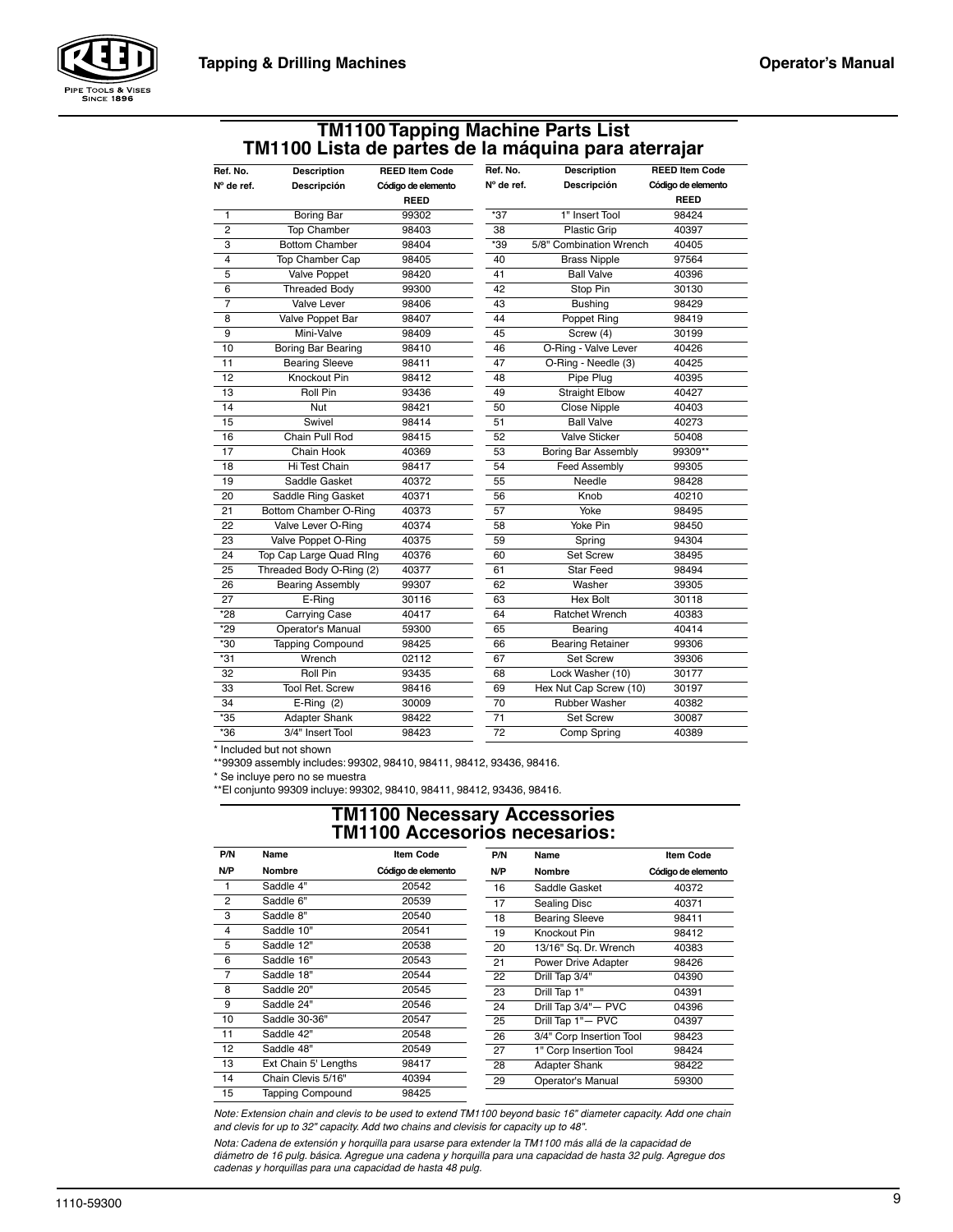

# **DM1100/DM2100 Partes de reemplazo DM1100/DM2100 Replacement Parts**





# Lista de partes para perforación Drilling Parts List

| Ref. No.       | <b>Description</b>      | <b>REED Item Code</b> |
|----------------|-------------------------|-----------------------|
| N° de ref.     | <b>Descripción</b>      | Código de elemento    |
|                |                         | <b>REED</b>           |
| 1              | Boring Bar              | 99304                 |
| $\overline{2}$ | O-Ring                  | 40377                 |
| 3              | <b>Threaded Body</b>    | 99300                 |
| 4              | Star Feed & Yoke        | 99305                 |
| 5              | Hex Head Cap Screw (2)  | 30118                 |
| 6              | Washer (2)              | 39305                 |
| $\overline{7}$ | <b>Bearing Assembly</b> | 99307                 |
| 8              | Spring (2)              | 94304                 |
| 9              | Set Screw (2)           | 38495                 |
| 10             | Sleeve                  | 99301                 |
| 11             | <b>Set Screw</b>        | 39306                 |
| 12             | <b>Ratchet Handle</b>   | 40383                 |
| 13             | Carrying Case           | 40429                 |
| 14             | <b>Operating Manual</b> | 59300                 |
| 15             | <b>Tapping Compound</b> | 98425                 |
| 16             | <b>RSPUD Wrench</b>     | 02112                 |
| 17             | <b>Brass Nipple</b>     | 97564                 |
| 18             | <b>Ball Valve</b>       | 40396                 |
| 19             | CW10 Wrench             | 02205                 |
| 20             | Bearing                 | 40414                 |
| 21             | <b>Bearing Retainer</b> | 99306                 |
| 22             | <b>Drill Adapter</b>    | see next page         |
| 23             | Drill / Hole Saw        | see next page         |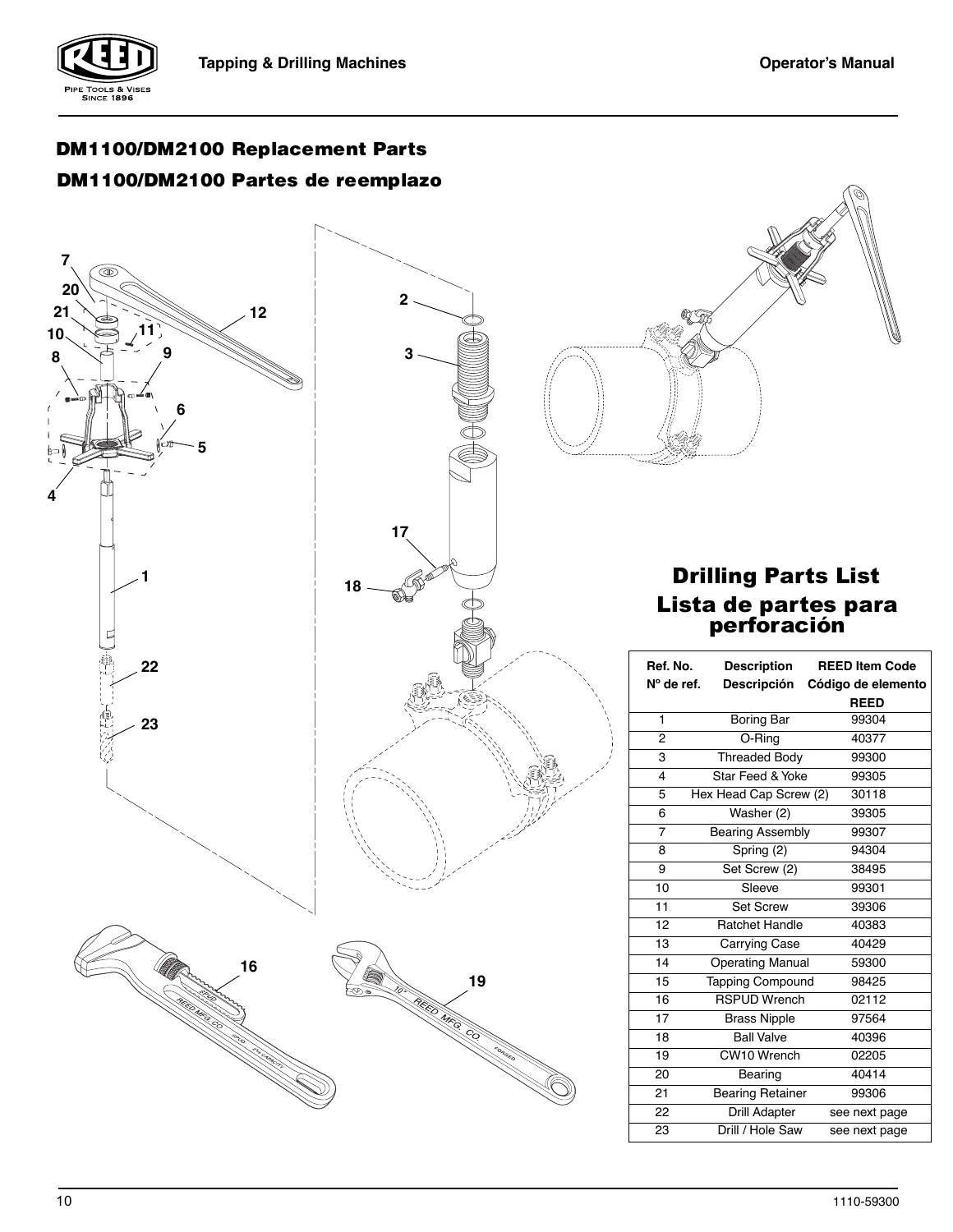



# **DM1100/DM2100/DMBASE Necessary Accessories DM1100/DM2100DMBASE Accesorios necesarios**

|                    | <b>DESCRIPTION</b><br><b>DESCRIPCIÓN</b>                    | <b>CATALOG NO.</b><br><b>N° DE CATÁLOGO</b><br><b>ELEMENTO</b> | <b>ITEM CODE</b><br><b>CÓDIGO DE</b> |  |  |
|--------------------|-------------------------------------------------------------|----------------------------------------------------------------|--------------------------------------|--|--|
|                    | Drill Adapters/ Adaptadores de broca                        |                                                                |                                      |  |  |
|                    | $***$<br>Drill Adapter 3/4"                                 | <b>DA75</b>                                                    | 98461                                |  |  |
| Options<br>For #22 | $***$<br>Drill Adapter 1"                                   | DA100                                                          | 98462                                |  |  |
|                    | $***$<br>Hole Saw Adapter                                   | <b>DMHSA</b>                                                   | 08413                                |  |  |
|                    | Drill Adapter - PVC                                         | <b>DMAPVC</b>                                                  | 94150                                |  |  |
|                    | Drills/Hole Saws/ Brocas/sierras de perforar                |                                                                |                                      |  |  |
|                    | 11/16" Drill                                                | D688                                                           | 04380                                |  |  |
|                    | 7/8" Drill                                                  | D875                                                           | 04381                                |  |  |
|                    | 15/16" Drill                                                | D938                                                           | 04382                                |  |  |
|                    | 1-7/16" Hole Saw                                            | <b>HS1438</b>                                                  | 04370                                |  |  |
| Options            | 1-3/4" Hole Saw                                             | <b>HS1750</b>                                                  | 04371                                |  |  |
| For #23            | 1-7/8" Hole Saw                                             | <b>HS1875</b>                                                  | 04372                                |  |  |
|                    | 1/4" Pilot Drill                                            | <b>PD25</b>                                                    | 04373                                |  |  |
|                    | 11/16" Shell Cutter                                         | <b>PL688</b>                                                   | 04385                                |  |  |
|                    | 7/8" Shell Cutter                                           | <b>PL875</b>                                                   | 04386                                |  |  |
|                    | 1-7/16" Shell Cutter                                        | PL1438                                                         | 04387                                |  |  |
|                    | 1-3/4" Shell Cutter                                         | PL1750                                                         | 04392                                |  |  |
|                    | Corp Stop Adapters/ Adaptadores para pieza de incorporación |                                                                |                                      |  |  |
|                    | $***$<br>3/4" AWWA Corp Adapter                             | DMCA75                                                         | 08423                                |  |  |
|                    | $***$<br>1" AWWA Corp Adapter                               | DMCA100                                                        | 08424                                |  |  |
|                    | $***$<br>1-1/2"AWWA Corp Adapter                            | DMCA150                                                        | 08425                                |  |  |
|                    | $***$<br>2" AWWA Corp Adapter                               | DMCA200                                                        | 08426                                |  |  |
|                    | 1-1/2" NPT Corp Adapter                                     | DMCA150NPT                                                     | 08428                                |  |  |
|                    | 2" NPT Corp Adapter                                         | DMCA200NPT                                                     | 08429                                |  |  |
|                    | <b>Miscellaneous/Elementos varios</b>                       |                                                                |                                      |  |  |
|                    | 3/4" NPT to AWWA Converter                                  | DM75CONV                                                       | 98472                                |  |  |
|                    | 1" NPT to AWWA Converter                                    | DM100CONV                                                      | 98472                                |  |  |
|                    | Power Drive Adapter                                         | <b>TMPDA</b>                                                   | 08430                                |  |  |

\*\* Standard with DM1100 & DM2100 machines Standard with DM2100 machines

\*\* Estándar con las máquinas DM1100 y DM2100 \*\*\* Estándar con las máquinas DM2100